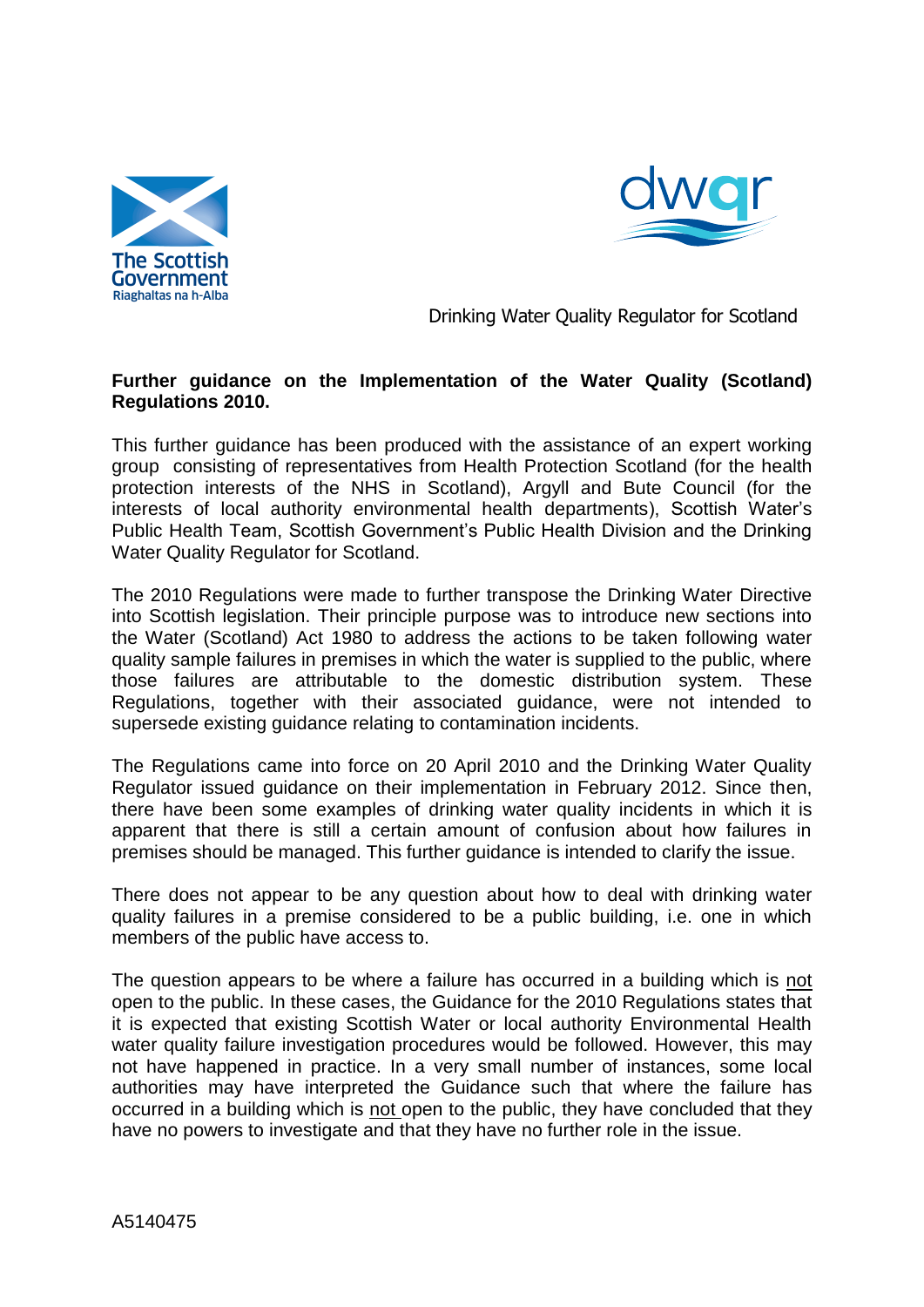Water quality failures in buildings require adequate investigation and intervention, especially by agencies charged with health protection. The primary objective of such agencies (NHS Boards and local authority environmental health departments together) becoming involved in a situation where a contaminated supply has been identified is first to prevent further exposure to contaminated water by whatever means necessary. They should then ensure that there is an adequate independent investigation into the circumstances which led to the contamination, using whatever legislation is most appropriate. Whatever the situation, there is a basic duty to prevent exposure and investigate using the most appropriate legislation. It is essential that the health protection agencies are seen to be carrying out an independent investigation. Samples taken by property owners should not be relied on as part of the investigation.

This further Guidance is intended to outline the additional powers available to local authorities in such circumstances over and above those provided in the 2010 Regulations, which includes the Water (Scotland) Act 1980, Scottish Water's Byelaws (to prevent contamination of the public water supply and prevent waste, misuse, and undue consumption of water) and the Public Health etc. (Scotland) Act 2008. In addition, there are other powers available through the Health and Safety at Work etc. Act 1974 and Food Safety Act 1990 (and associated EC Regulations) which could also be appropriate in some instances. The Health and Safety Executive may have a role but that they would need to be contacted specifically on a case by case basis to clarify if they do or not.

### Water (Scotland) 1980

Section 76 I of the Water (Scotland) Act 1980 provides local authorities with the power to enter premises to carry out inspections in relation to the supply of water and take away samples of the water. The occupier has to be given 24 hours' notice of entry unless the matter is considered to be an emergency. Premises are defined in section 109 as including land and also tents, vans, sheds and similar structures.

#### Scottish Water Byelaws 2004

Owners and occupiers of premises, and anyone who installs or maintains plumbing systems and water fittings, have a legal obligation to ensure that the systems and fittings meet the requirements of the Water Byelaws. In addition, architects, developers, plumbers and builders need to ensure the requirements are met for any future owners or occupiers. Failure to do so could lead to criminal prosecution. Scottish Water is responsible for the water main in the street and all the pipework up to, and including the stopcock at the boundary of the property. The owner/occupier will then normally have responsibility for any pipework from the stopcock into the property and all the indoor and external plumbing.

All plumbing fittings and materials used must meet the requirements of the Water Byelaws and therefore must have relevant UK or EU approval. It is illegal to use fittings which do not have the relevant approvals.

The Scottish Water Byelaws team is responsible for the enforcement of Water Byelaws and carry out inspections of premises. They also provide an advice service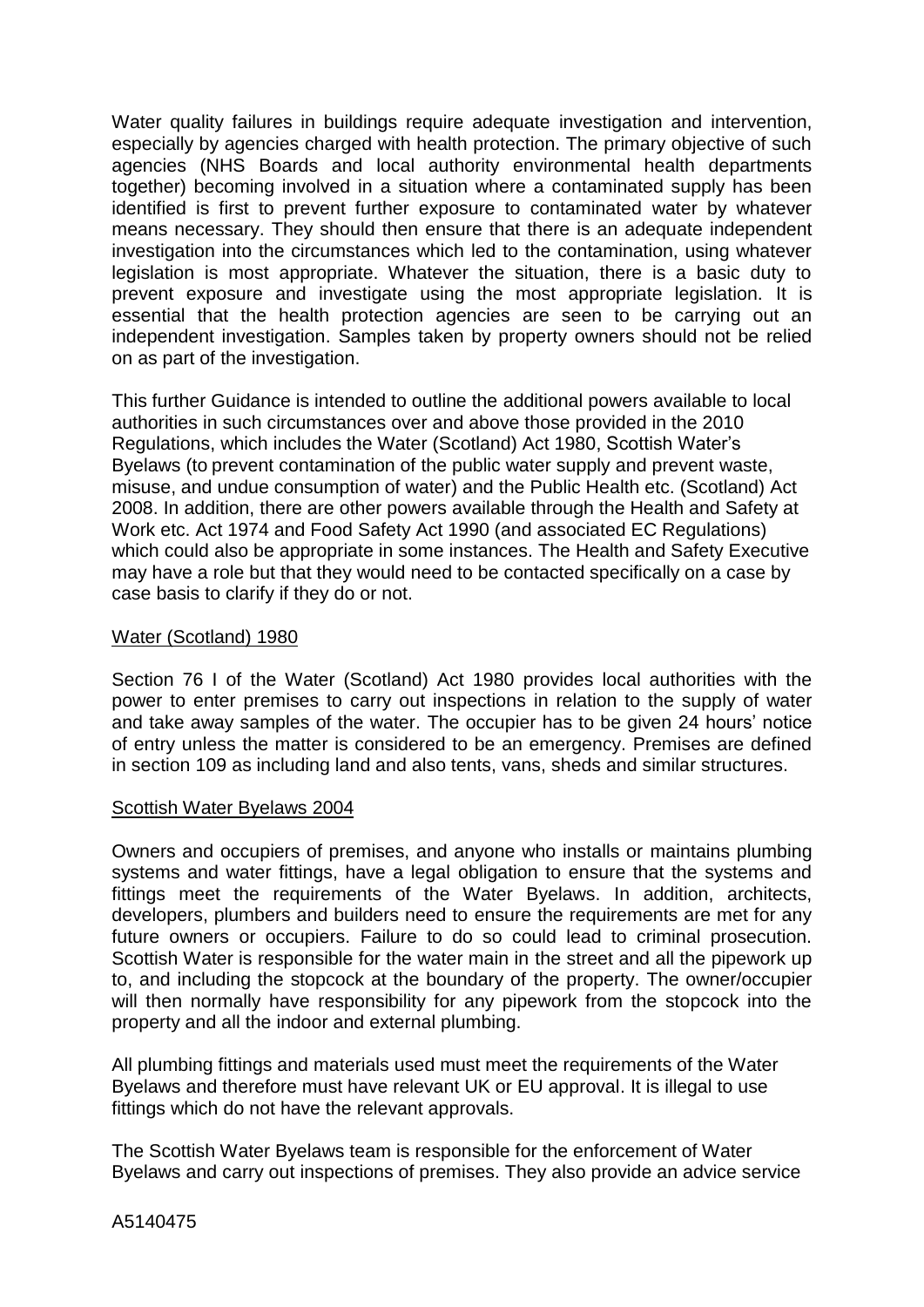to anyone seeking information or clarification on any Water Byelaw related issue. Although Scottish Water cannot provide a design service for plumbing systems, they will be happy to provide information on how to ensure compliance with the Water Byelaws.

## Public Health etc. (Scotland) Act 2008

Section 21 of the Public Health etc. (Scotland) Act 2008 gives health boards and local authorities (competent persons) the power to enter any premises to carry out an investigation into a public health incident. A public health incident is defined in section 20 of the Act and includes where any premises are contaminated or there are reasonable grounds to suspect that the premises are contaminated. Contamination is defined in section 1(5) as being with or by a biological, chemical or radioactive substance. Premises is defined in section 123 to mean any land or building or any other place including a mobile home and a vehicle (both of which are also defined).

Should a public health investigation be considered necessary under section 21(4), section 23(1)(b)(ii) provides the power for health board and local authority competent persons to take samples of water in, on, or in the vicinity of the premises.

Where a local authority knows or suspects that premises are contaminated, section 73 of the Act provides local authorities with the power to serve a notice on the occupier or owner of premises to take steps to, for example, decontaminate the premises by a specified date. Under section 76, if the owner / occupier fails to take the steps by the due date, the local authority can enter and take the steps itself.

Section 79 provides local authorities with the power to enter any premises in an emergency without having served a Notice under section 73 and take steps to, for example, prevent or prevent the spread of a contamination.

#### **Conclusions**

The working group concluded that the principal aim is to respond to an incident relating to the drinking water supply, whether in a public building or not, for the protection of public health through the application of effective controls, investigation and improvement as appropriate. This requires a partnership approach and the use of suitable enforcement using the range of powers available to local authorities and other agencies, including those specified earlier in the guidance. The priority must be to investigate any failures where there is likely to be a significant risk to public health through the consumption of the drinking water.

We hope this now clarifies the issue for all concerned. The key to the successful management of all drinking water quality failures in any premises is the cooperation of all the professionals within the health boards, local authorities and Scottish Water. We would encourage all agencies to take this opportunity to review the arrangements in place to respond to drinking water failures within their organisations and partner agencies to ensure that they are resilient.